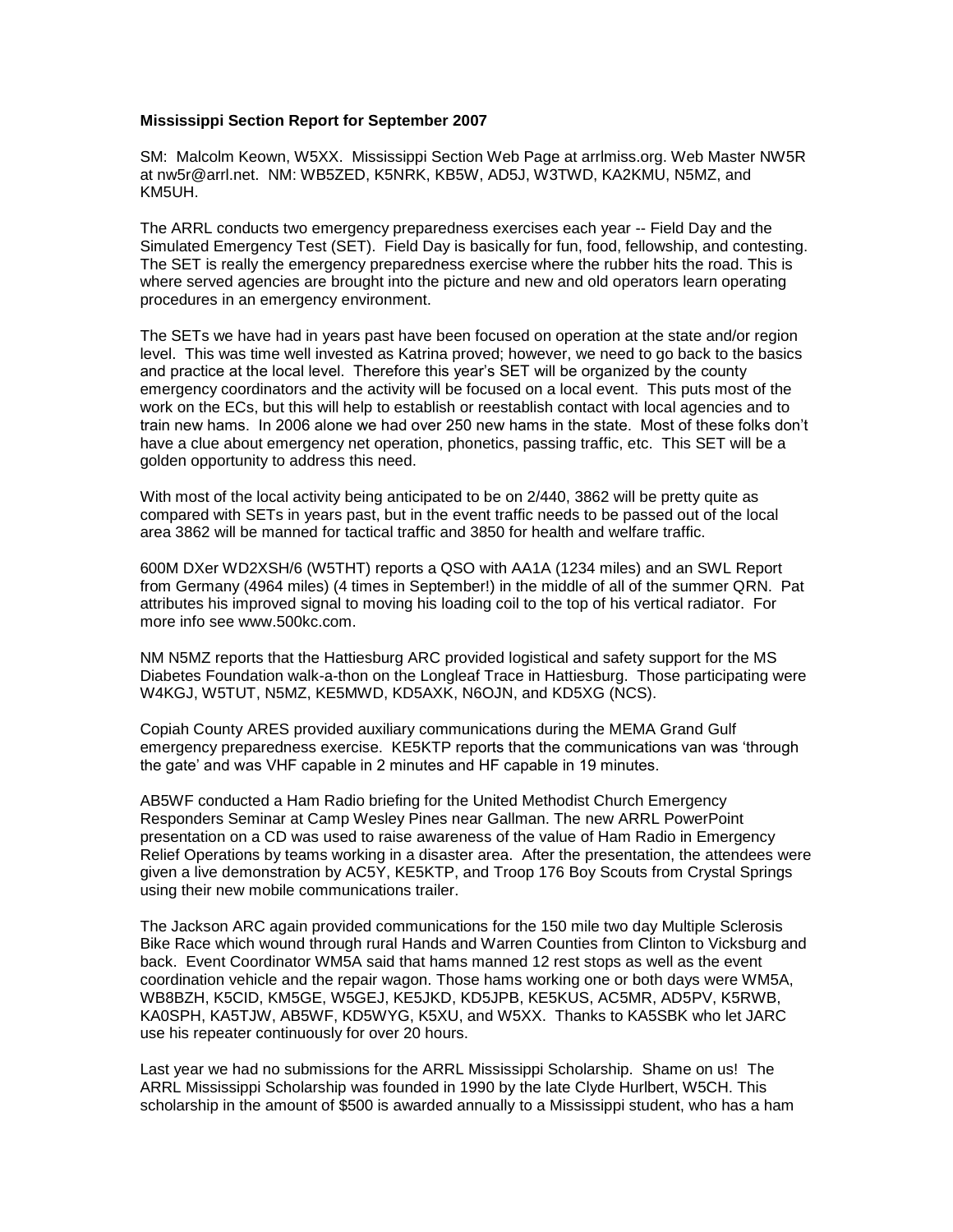license (any class) and is pursuing a curriculum in a baccalaureate or higher course of study in electronics, communications, or a related field. Further, the student must (or will) attend a Mississippi school of higher learning. An eligible student can be no more than 30 years of age. Students interested in this scholarship must sent a completed application and transcript to:

The ARRL Foundation, Inc. Scholarship Program 225 Main Street Newington, CT 06111

The deadline for the next submission is February 1, 2008. Start looking for worthy candidates and advise them of this opportunity.

Congratulations to the following on their upgrades: KD5GGJ – Lena; KD5IFA – Liberty; KD5JOJ – Union; KE5KBG – Falkner; KE5MDG – Starkville; KE5MUO – Columbus; KE5PYM – Pearl; KD5RSA – Mississippi State; N5TPA – Clinton; and KA5WLD – Gulfport.

Congratulations are also in order for KM4MW, who completed FEMA Courses 100/200/700/800 and WB5HQH on completing FEMA Course 200.

Welcome to the following new Mississippi Hams: KE5QKN, Trenton – Leakesville; KE5QKO, Gary – Pascagoula; KE5QKP, Michele – Gulfport; KE5QKQ, Brannon – Richton; KE5QMN, Gerald – Conehatta; KE5QMO, Henry – Columbus; KE5QMP, Thomas – Columbus; KE5QMQ, Amanda – Starkville; KE5QMT, David - Senatobia; KE5QNG, Geoffrey – Oxford; KE5QQH, George – Tishomingo; KE5QVR, Richard – Lauderdale; KE5QVW, Matthew – Oakland; and KE5QVZ, Anna – Hattiesburg.

Welcome to the following new ARRL Members: N5ACW – Marietta; N5EJK – Starkville; K5GFE – Ocean Springs; N5IMP – Walls; K5JNE – Abbeville; N5MCI – Clinton; AC5NJ – Ecru; KE5NOU – West Point; KD5OSA – Natchez; KD5OTK – Madison; KE5OYE – Corinth; KE5PCH – Meridian; KE5PYM – Pearl; KE5QEK – Olive Branch; KE5QHR – Ocean Springs; KE5QHT – Gulfport; KE5QHZ – Saucier; KE5QIC – Saucier; KE5QIE – Long Beach; KE5QMP – Columbus; KE5QMT – Senatobia; KD5SDH – Laurel; WB5VGN – Vicksburg; and N5YBF – Soso. Mississippi continues to be the only ARRL Section to have a double-digit increase in membership over the past year. Good Job!

And last, but not least, welcome to KU4WW and KE5LWY as Assistant ECs for Tishomingo County and KE5HJQ as Assistant EC for Prentiss County.

Newsletter/Club Reports: Hattiesburg ARC (AC5E), and Meridian ARC (W5MAV).

DEC/EC Monthly Reports: Alcorn/ NE MS (WB5CON), Jackson (KD5CQT), Lauderdale/Clarke (KD5GWM), Newton (WB5GUD), Pearl River (KC5EAK), Sunflower (K5WLP), Tippah (N5TBB), Tishomingo County (WX5N), and West Central Mississippi (AB5WF)

PIC Report: N5TBB

Net Reports: Session/QNI/QTC (Net Manager)

DRN5 62/MS 100% rep by W5XX, WB5ZED, WA5FB (WB5ZED)

MSPN 30/3001/36 (K5NRK)

MS TFC Net 30/130/3 (KB5W)

Jackson Co ARES 30/446/6 (KD5CQT)